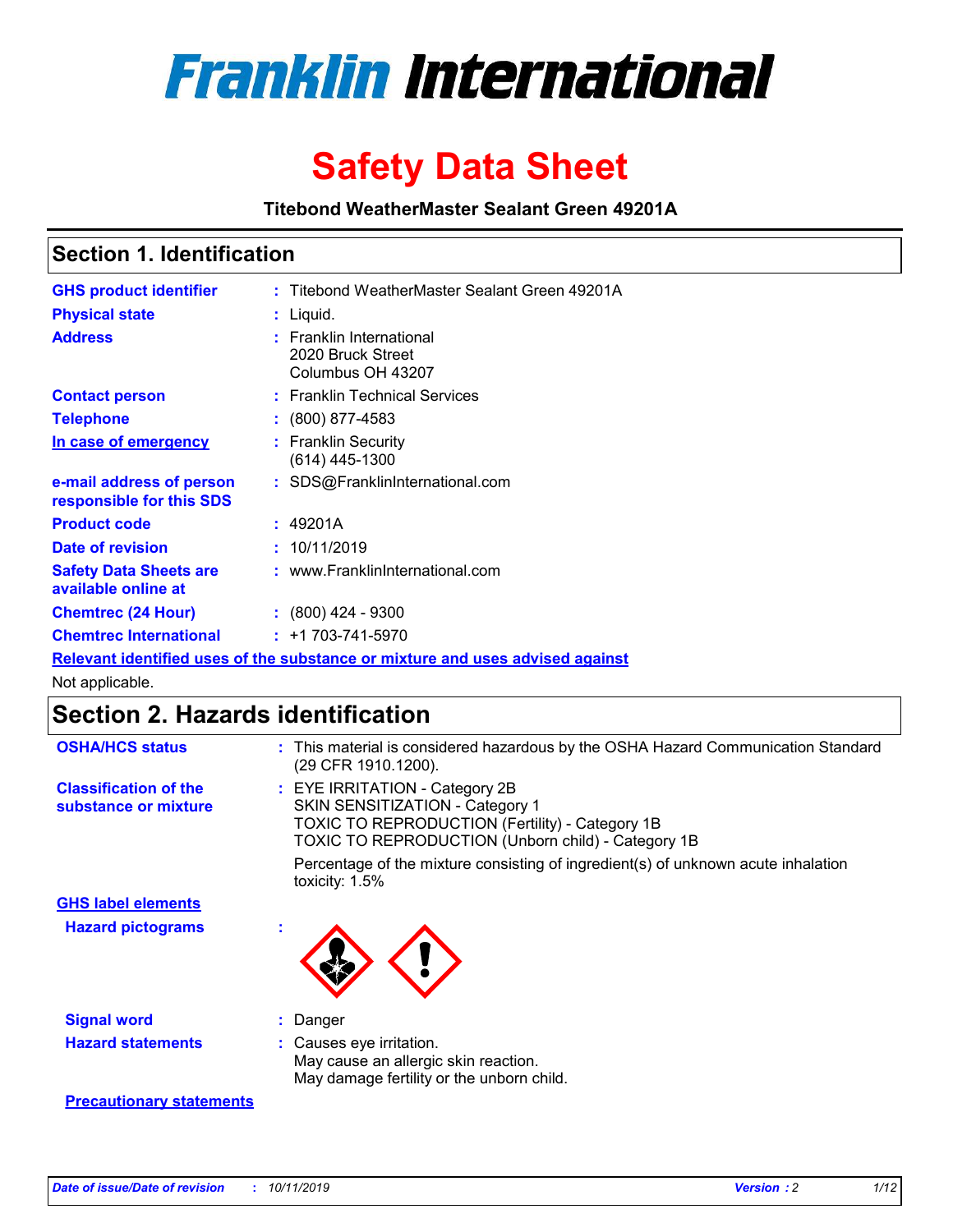### **Section 2. Hazards identification**

| <b>Prevention</b>                          | : Obtain special instructions before use. Do not handle until all safety precautions have<br>been read and understood. Wear protective gloves. Wear eye or face protection.<br>Wear protective clothing. Avoid breathing vapor. Wash hands thoroughly after handling.<br>Contaminated work clothing must not be allowed out of the workplace.                                                        |
|--------------------------------------------|------------------------------------------------------------------------------------------------------------------------------------------------------------------------------------------------------------------------------------------------------------------------------------------------------------------------------------------------------------------------------------------------------|
| <b>Response</b>                            | : IF exposed or concerned: Get medical attention. IF ON SKIN: Wash with plenty of<br>soap and water. Wash contaminated clothing before reuse. If skin irritation or rash<br>occurs: Get medical attention. IF IN EYES: Rinse cautiously with water for several<br>minutes. Remove contact lenses, if present and easy to do. Continue rinsing. If eye<br>irritation persists: Get medical attention. |
| <b>Storage</b>                             | : Store locked up.                                                                                                                                                                                                                                                                                                                                                                                   |
| <b>Disposal</b>                            | : Dispose of contents and container in accordance with all local, regional, national and<br>international regulations.                                                                                                                                                                                                                                                                               |
| <b>Hazards not otherwise</b><br>classified | : Product generates methanol during cure.                                                                                                                                                                                                                                                                                                                                                            |
|                                            |                                                                                                                                                                                                                                                                                                                                                                                                      |

### **Section 3. Composition/information on ingredients**

| <b>Substance/mixture</b><br>: Mixture                |               |                     |
|------------------------------------------------------|---------------|---------------------|
| Ingredient name                                      | $\frac{9}{6}$ | <b>CAS number</b>   |
| 3-aminopropyltriethoxysilane<br>Dibutyltin dilaurate | צ≥<br>≤0.3    | 919-30-2<br>77-58-7 |

Any concentration shown as a range is to protect confidentiality or is due to batch variation.

**There are no additional ingredients present which, within the current knowledge of the supplier and in the concentrations applicable, are classified as hazardous to health or the environment and hence require reporting in this section.**

**Occupational exposure limits, if available, are listed in Section 8.**

### **Section 4. First aid measures**

| <b>Description of necessary first aid measures</b> |                                                                                                                                                                                                                                                                                                                                                                                                                                                                                                                                                                                                                                                                                                                                                                           |  |  |  |
|----------------------------------------------------|---------------------------------------------------------------------------------------------------------------------------------------------------------------------------------------------------------------------------------------------------------------------------------------------------------------------------------------------------------------------------------------------------------------------------------------------------------------------------------------------------------------------------------------------------------------------------------------------------------------------------------------------------------------------------------------------------------------------------------------------------------------------------|--|--|--|
| <b>Eye contact</b>                                 | : Immediately flush eyes with plenty of water, occasionally lifting the upper and lower<br>eyelids. Check for and remove any contact lenses. Continue to rinse for at least 10<br>minutes. If irritation persists, get medical attention.                                                                                                                                                                                                                                                                                                                                                                                                                                                                                                                                 |  |  |  |
| <b>Inhalation</b>                                  | : Remove victim to fresh air and keep at rest in a position comfortable for breathing. If<br>not breathing, if breathing is irregular or if respiratory arrest occurs, provide artificial<br>respiration or oxygen by trained personnel. It may be dangerous to the person providing<br>aid to give mouth-to-mouth resuscitation. Get medical attention. If unconscious, place<br>in recovery position and get medical attention immediately. Maintain an open airway.<br>Loosen tight clothing such as a collar, tie, belt or waistband. In case of inhalation of<br>decomposition products in a fire, symptoms may be delayed. The exposed person may<br>need to be kept under medical surveillance for 48 hours.                                                       |  |  |  |
| <b>Skin contact</b>                                | : Wash with plenty of soap and water. Remove contaminated clothing and shoes. Wash<br>contaminated clothing thoroughly with water before removing it, or wear gloves.<br>Continue to rinse for at least 10 minutes. Get medical attention. In the event of any<br>complaints or symptoms, avoid further exposure. Wash clothing before reuse. Clean<br>shoes thoroughly before reuse.                                                                                                                                                                                                                                                                                                                                                                                     |  |  |  |
| <b>Ingestion</b>                                   | : Wash out mouth with water. Remove dentures if any. Remove victim to fresh air and<br>keep at rest in a position comfortable for breathing. If material has been swallowed and<br>the exposed person is conscious, give small quantities of water to drink. Stop if the<br>exposed person feels sick as vomiting may be dangerous. Do not induce vomiting<br>unless directed to do so by medical personnel. If vomiting occurs, the head should be<br>kept low so that vomit does not enter the lungs. Get medical attention. Never give<br>anything by mouth to an unconscious person. If unconscious, place in recovery position<br>and get medical attention immediately. Maintain an open airway. Loosen tight clothing<br>such as a collar, tie, belt or waistband. |  |  |  |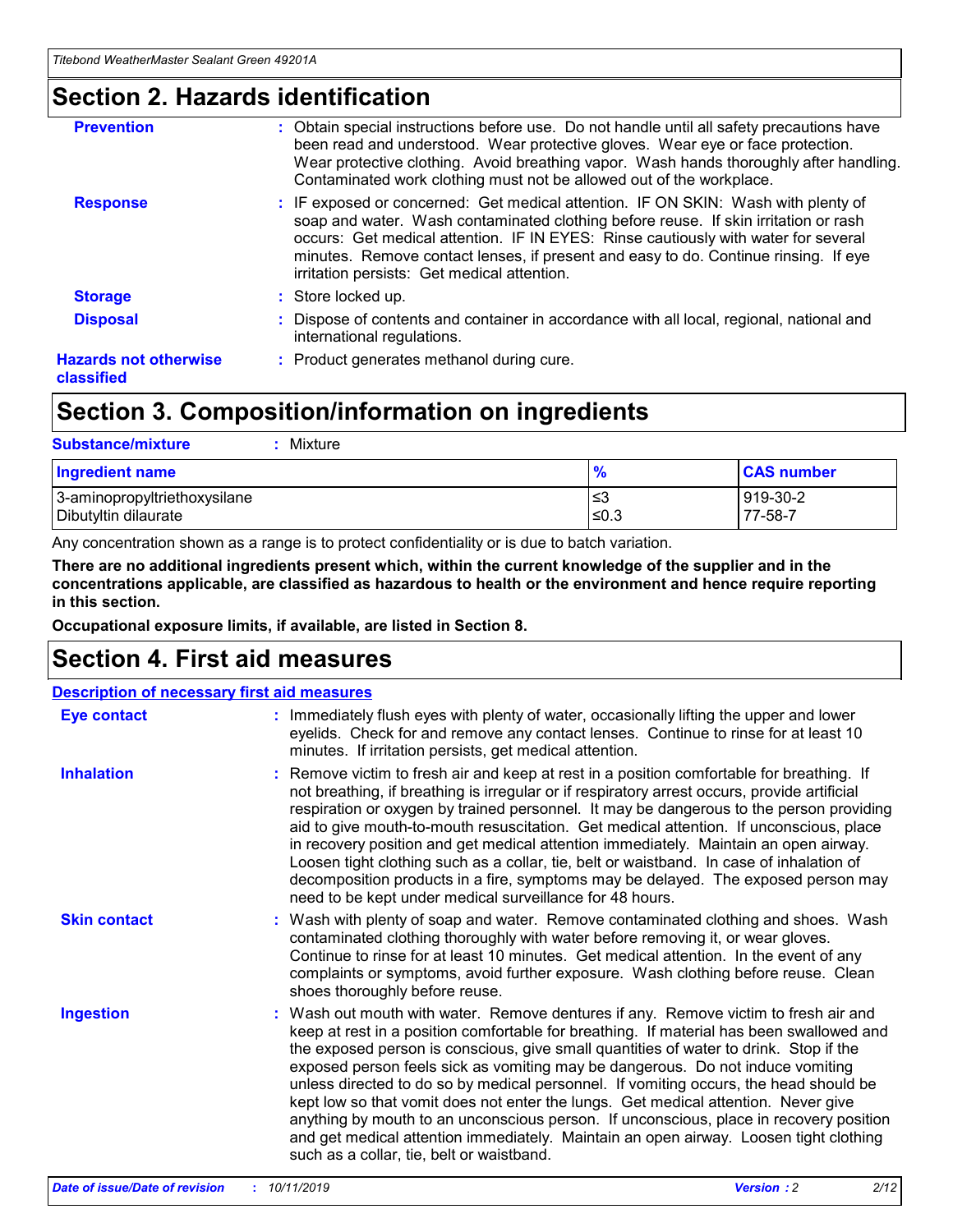## **Section 4. First aid measures**

| Most important symptoms/effects, acute and delayed |                                       |                                                                                                                                                                                                                                                                                                                                                                                                                 |  |  |  |
|----------------------------------------------------|---------------------------------------|-----------------------------------------------------------------------------------------------------------------------------------------------------------------------------------------------------------------------------------------------------------------------------------------------------------------------------------------------------------------------------------------------------------------|--|--|--|
|                                                    | <b>Potential acute health effects</b> |                                                                                                                                                                                                                                                                                                                                                                                                                 |  |  |  |
| <b>Eye contact</b>                                 |                                       | : May cause eye irritation.                                                                                                                                                                                                                                                                                                                                                                                     |  |  |  |
| <b>Inhalation</b>                                  |                                       | : No known significant effects or critical hazards.                                                                                                                                                                                                                                                                                                                                                             |  |  |  |
| <b>Skin contact</b>                                |                                       | : May cause skin irritation.                                                                                                                                                                                                                                                                                                                                                                                    |  |  |  |
| <b>Ingestion</b>                                   |                                       | : No known significant effects or critical hazards.                                                                                                                                                                                                                                                                                                                                                             |  |  |  |
| <b>Over-exposure signs/symptoms</b>                |                                       |                                                                                                                                                                                                                                                                                                                                                                                                                 |  |  |  |
| <b>Eye contact</b>                                 |                                       | : Adverse symptoms may include the following:<br>irritation<br>watering<br>redness                                                                                                                                                                                                                                                                                                                              |  |  |  |
| <b>Inhalation</b>                                  |                                       | : Adverse symptoms may include the following:<br>reduced fetal weight<br>increase in fetal deaths<br>skeletal malformations                                                                                                                                                                                                                                                                                     |  |  |  |
| <b>Skin contact</b>                                |                                       | : Adverse symptoms may include the following:<br>irritation<br>redness<br>reduced fetal weight<br>increase in fetal deaths<br>skeletal malformations                                                                                                                                                                                                                                                            |  |  |  |
| <b>Ingestion</b>                                   |                                       | : Adverse symptoms may include the following:<br>reduced fetal weight<br>increase in fetal deaths<br>skeletal malformations                                                                                                                                                                                                                                                                                     |  |  |  |
|                                                    |                                       | <b>Indication of immediate medical attention and special treatment needed, if necessary</b>                                                                                                                                                                                                                                                                                                                     |  |  |  |
| <b>Notes to physician</b>                          |                                       | : In case of inhalation of decomposition products in a fire, symptoms may be delayed.<br>The exposed person may need to be kept under medical surveillance for 48 hours.                                                                                                                                                                                                                                        |  |  |  |
| <b>Specific treatments</b>                         |                                       | : No specific treatment.                                                                                                                                                                                                                                                                                                                                                                                        |  |  |  |
| <b>Protection of first-aiders</b>                  |                                       | : No action shall be taken involving any personal risk or without suitable training. If it is<br>suspected that fumes are still present, the rescuer should wear an appropriate mask or<br>self-contained breathing apparatus. It may be dangerous to the person providing aid to<br>give mouth-to-mouth resuscitation. Wash contaminated clothing thoroughly with water<br>before removing it, or wear gloves. |  |  |  |

**See toxicological information (Section 11)**

### **Section 5. Fire-fighting measures**

| <b>Extinguishing media</b>                             |                                                                                                                                                                                                     |
|--------------------------------------------------------|-----------------------------------------------------------------------------------------------------------------------------------------------------------------------------------------------------|
| <b>Suitable extinguishing</b><br>media                 | : Use an extinguishing agent suitable for the surrounding fire.                                                                                                                                     |
| <b>Unsuitable extinguishing</b><br>media               | : None known.                                                                                                                                                                                       |
| <b>Specific hazards arising</b><br>from the chemical   | : In a fire or if heated, a pressure increase will occur and the container may burst.                                                                                                               |
| <b>Hazardous thermal</b><br>decomposition products     | : Decomposition products may include the following materials:<br>carbon dioxide<br>carbon monoxide<br>nitrogen oxides<br>metal oxide/oxides                                                         |
| <b>Special protective actions</b><br>for fire-fighters | : Promptly isolate the scene by removing all persons from the vicinity of the incident if<br>there is a fire. No action shall be taken involving any personal risk or without suitable<br>training. |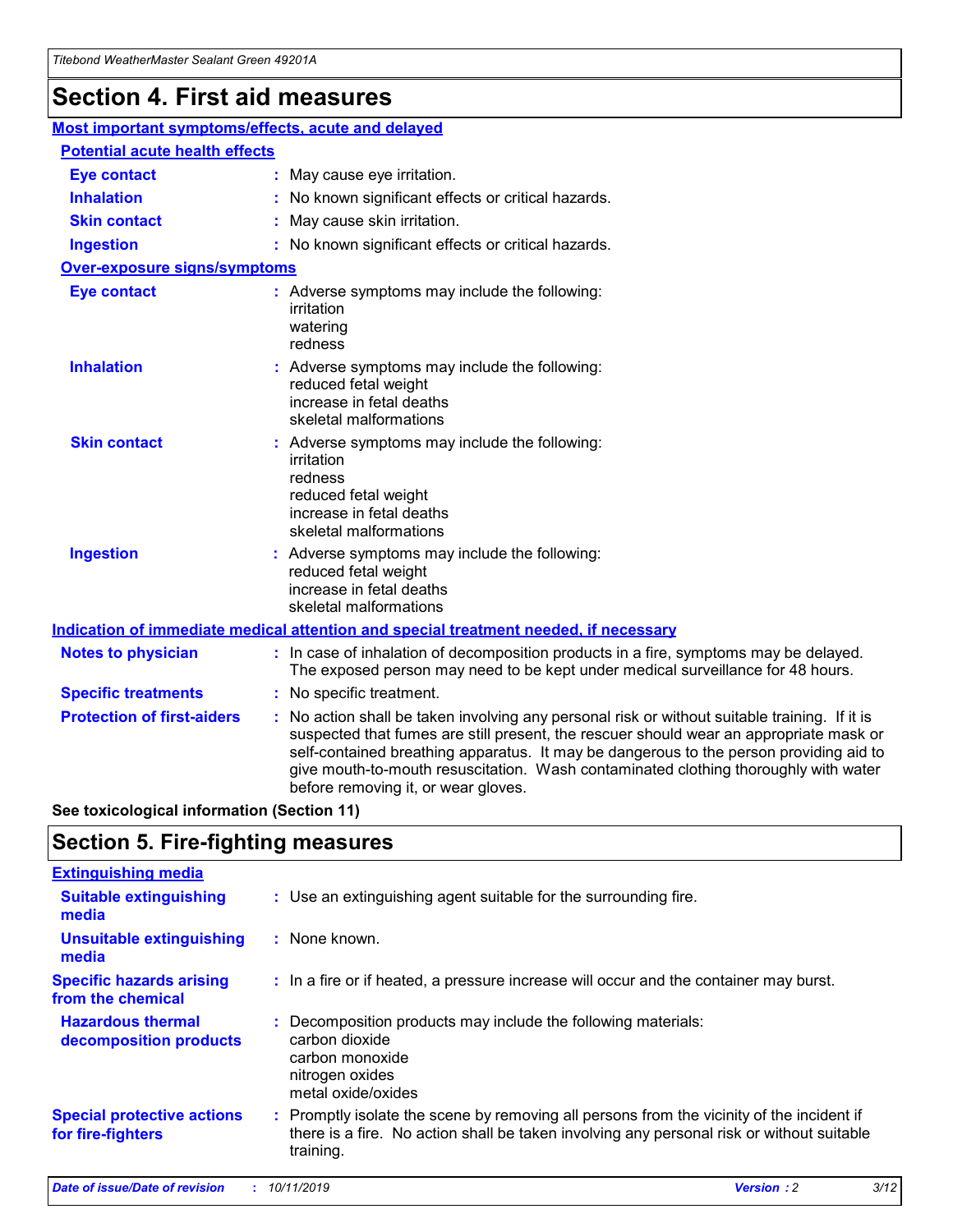### **Section 5. Fire-fighting measures**

**Special protective equipment for fire-fighters** Fire-fighters should wear appropriate protective equipment and self-contained breathing **:** apparatus (SCBA) with a full face-piece operated in positive pressure mode.

### **Section 6. Accidental release measures**

#### **Personal precautions, protective equipment and emergency procedures**

| For non-emergency<br>personnel                               | : No action shall be taken involving any personal risk or without suitable training.<br>Evacuate surrounding areas. Keep unnecessary and unprotected personnel from<br>entering. Do not touch or walk through spilled material. Avoid breathing vapor or mist.<br>Provide adequate ventilation. Wear appropriate respirator when ventilation is<br>inadequate. Put on appropriate personal protective equipment.                                                                                                                                                                                                                                                                                             |
|--------------------------------------------------------------|--------------------------------------------------------------------------------------------------------------------------------------------------------------------------------------------------------------------------------------------------------------------------------------------------------------------------------------------------------------------------------------------------------------------------------------------------------------------------------------------------------------------------------------------------------------------------------------------------------------------------------------------------------------------------------------------------------------|
| For emergency responders                                     | : If specialized clothing is required to deal with the spillage, take note of any information in<br>Section 8 on suitable and unsuitable materials. See also the information in "For non-<br>emergency personnel".                                                                                                                                                                                                                                                                                                                                                                                                                                                                                           |
| <b>Environmental precautions</b>                             | : Avoid dispersal of spilled material and runoff and contact with soil, waterways, drains<br>and sewers. Inform the relevant authorities if the product has caused environmental<br>pollution (sewers, waterways, soil or air).                                                                                                                                                                                                                                                                                                                                                                                                                                                                              |
| <b>Methods and materials for containment and cleaning up</b> |                                                                                                                                                                                                                                                                                                                                                                                                                                                                                                                                                                                                                                                                                                              |
| <b>Small spill</b>                                           | : Stop leak if without risk. Move containers from spill area. Dilute with water and mop up<br>if water-soluble. Alternatively, or if water-insoluble, absorb with an inert dry material and<br>place in an appropriate waste disposal container. Dispose of via a licensed waste<br>disposal contractor.                                                                                                                                                                                                                                                                                                                                                                                                     |
| <b>Large spill</b>                                           | : Stop leak if without risk. Move containers from spill area. Approach release from<br>upwind. Prevent entry into sewers, water courses, basements or confined areas. Wash<br>spillages into an effluent treatment plant or proceed as follows. Contain and collect<br>spillage with non-combustible, absorbent material e.g. sand, earth, vermiculite or<br>diatomaceous earth and place in container for disposal according to local regulations<br>(see Section 13). Dispose of via a licensed waste disposal contractor. Contaminated<br>absorbent material may pose the same hazard as the spilled product. Note: see<br>Section 1 for emergency contact information and Section 13 for waste disposal. |

### **Section 7. Handling and storage**

| <b>Precautions for safe handling</b>                                             |                                                                                                                                                                                                                                                                                                                                                                                                                                                                                                                                                                                                                                                                                                                                                                                                                                                  |
|----------------------------------------------------------------------------------|--------------------------------------------------------------------------------------------------------------------------------------------------------------------------------------------------------------------------------------------------------------------------------------------------------------------------------------------------------------------------------------------------------------------------------------------------------------------------------------------------------------------------------------------------------------------------------------------------------------------------------------------------------------------------------------------------------------------------------------------------------------------------------------------------------------------------------------------------|
| <b>Protective measures</b>                                                       | : Put on appropriate personal protective equipment (see Section 8). Persons with a<br>history of skin sensitization problems should not be employed in any process in which<br>this product is used. Avoid exposure - obtain special instructions before use. Avoid<br>exposure during pregnancy. Do not handle until all safety precautions have been read<br>and understood. Do not get in eyes or on skin or clothing. Do not ingest. Avoid<br>breathing vapor or mist. If during normal use the material presents a respiratory hazard,<br>use only with adequate ventilation or wear appropriate respirator. Keep in the original<br>container or an approved alternative made from a compatible material, kept tightly<br>closed when not in use. Empty containers retain product residue and can be hazardous.<br>Do not reuse container. |
| <b>Advice on general</b><br>occupational hygiene                                 | : Eating, drinking and smoking should be prohibited in areas where this material is<br>handled, stored and processed. Workers should wash hands and face before eating,<br>drinking and smoking. Remove contaminated clothing and protective equipment before<br>entering eating areas. See also Section 8 for additional information on hygiene<br>measures.                                                                                                                                                                                                                                                                                                                                                                                                                                                                                    |
| <b>Conditions for safe storage,</b><br>including any<br><b>incompatibilities</b> | Store between the following temperatures: 0 to 120°C (32 to 248°F). Store in<br>accordance with local regulations. Store in original container protected from direct<br>sunlight in a dry, cool and well-ventilated area, away from incompatible materials (see<br>Section 10) and food and drink. Store locked up. Keep container tightly closed and<br>sealed until ready for use. Containers that have been opened must be carefully<br>resealed and kept upright to prevent leakage. Do not store in unlabeled containers.<br>Use appropriate containment to avoid environmental contamination. See Section 10 for<br>incompatible materials before handling or use.                                                                                                                                                                         |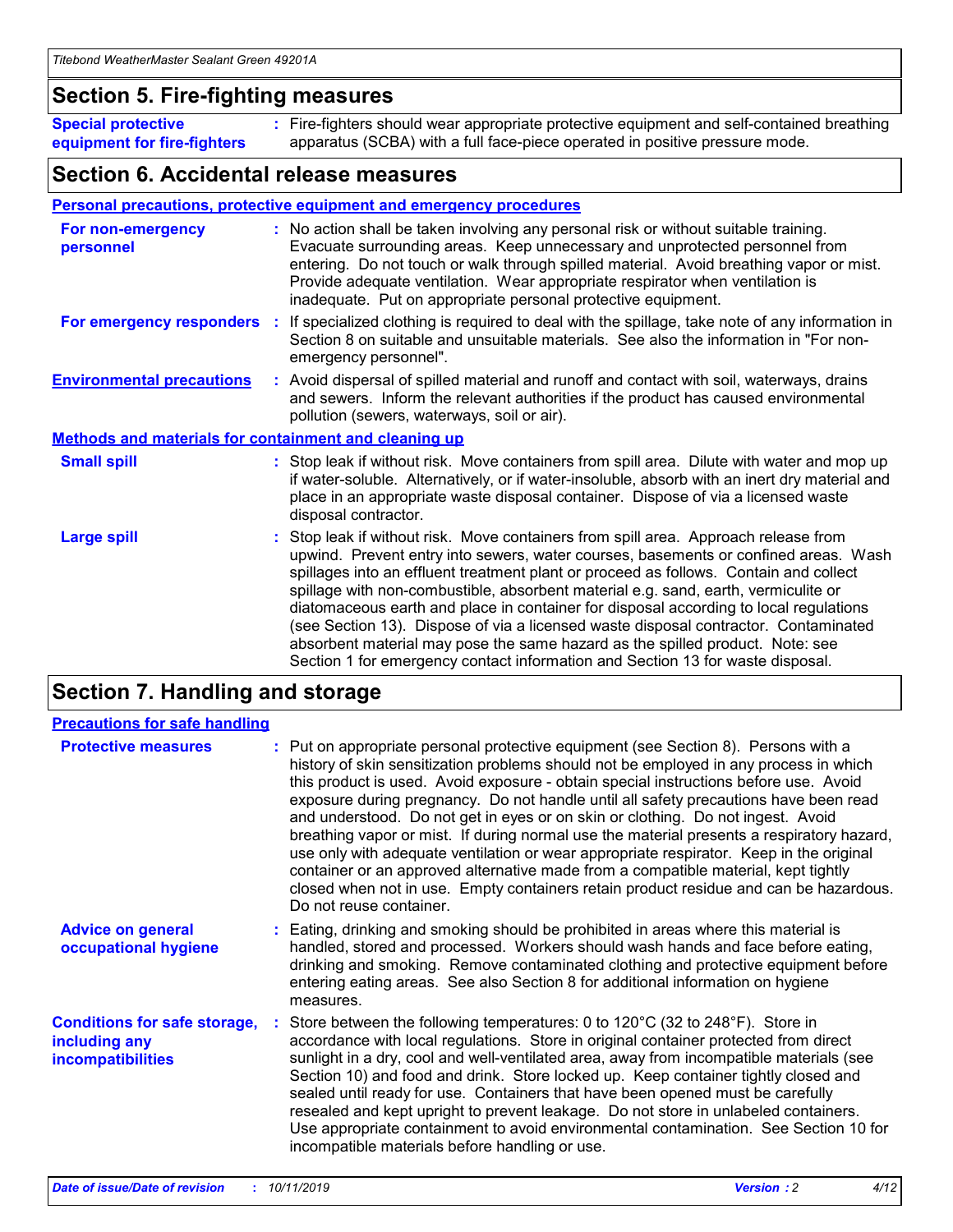## **Section 8. Exposure controls/personal protection**

#### **Control parameters**

#### **Occupational exposure limits**

| <b>Ingredient name</b>                               |    |                                          | <b>Exposure limits</b>                                                                                                                                                                                                                                                                                                                                                                                                                                                                                                                                                                                                 |
|------------------------------------------------------|----|------------------------------------------|------------------------------------------------------------------------------------------------------------------------------------------------------------------------------------------------------------------------------------------------------------------------------------------------------------------------------------------------------------------------------------------------------------------------------------------------------------------------------------------------------------------------------------------------------------------------------------------------------------------------|
| 3-aminopropyltriethoxysilane<br>Dibutyltin dilaurate |    |                                          | None.<br>ACGIH TLV (United States, 3/2019). Absorbed through skin.<br>Notes: as Sn<br>TWA: 0.1 mg/m <sup>3</sup> , (as Sn) 8 hours.<br>STEL: 0.2 mg/m <sup>3</sup> , (as Sn) 15 minutes.<br>NIOSH REL (United States, 10/2016). Absorbed through skin.<br>Notes: as Sn<br>TWA: 0.1 mg/m <sup>3</sup> , (as Sn) 10 hours.<br>OSHA PEL (United States, 5/2018). Notes: as Sn<br>TWA: $0.1 \text{ mg/m}^3$ , (as Sn) 8 hours.<br>OSHA PEL 1989 (United States, 3/1989). Absorbed through skin.<br>Notes: measured as Sn<br>TWA: 0.1 mg/m <sup>3</sup> , (measured as Sn) 8 hours. Form: Organic                           |
| <b>Appropriate engineering</b><br>controls           |    |                                          | : If user operations generate dust, fumes, gas, vapor or mist, use process enclosures,<br>local exhaust ventilation or other engineering controls to keep worker exposure to<br>airborne contaminants below any recommended or statutory limits.                                                                                                                                                                                                                                                                                                                                                                       |
| <b>Environmental exposure</b><br><b>controls</b>     |    |                                          | Emissions from ventilation or work process equipment should be checked to ensure<br>they comply with the requirements of environmental protection legislation. In some<br>cases, fume scrubbers, filters or engineering modifications to the process equipment<br>will be necessary to reduce emissions to acceptable levels.                                                                                                                                                                                                                                                                                          |
| <b>Individual protection measures</b>                |    |                                          |                                                                                                                                                                                                                                                                                                                                                                                                                                                                                                                                                                                                                        |
| <b>Hygiene measures</b>                              |    |                                          | : Wash hands, forearms and face thoroughly after handling chemical products, before<br>eating, smoking and using the lavatory and at the end of the working period.<br>Appropriate techniques should be used to remove potentially contaminated clothing.<br>Contaminated work clothing should not be allowed out of the workplace. Wash<br>contaminated clothing before reusing. Ensure that eyewash stations and safety<br>showers are close to the workstation location.                                                                                                                                            |
| <b>Eye/face protection</b>                           |    |                                          | : Safety eyewear complying with an approved standard should be used when a risk<br>assessment indicates this is necessary to avoid exposure to liquid splashes, mists,<br>gases or dusts. If contact is possible, the following protection should be worn, unless<br>the assessment indicates a higher degree of protection: chemical splash goggles.                                                                                                                                                                                                                                                                  |
| <b>Skin protection</b>                               |    |                                          |                                                                                                                                                                                                                                                                                                                                                                                                                                                                                                                                                                                                                        |
| <b>Hand protection</b>                               |    |                                          | : Chemical-resistant, impervious gloves complying with an approved standard should be<br>worn at all times when handling chemical products if a risk assessment indicates this is<br>necessary. Considering the parameters specified by the glove manufacturer, check<br>during use that the gloves are still retaining their protective properties. It should be<br>noted that the time to breakthrough for any glove material may be different for different<br>glove manufacturers. In the case of mixtures, consisting of several substances, the<br>protection time of the gloves cannot be accurately estimated. |
| <b>Body protection</b>                               |    | handling this product.                   | Personal protective equipment for the body should be selected based on the task being<br>performed and the risks involved and should be approved by a specialist before                                                                                                                                                                                                                                                                                                                                                                                                                                                |
| <b>Other skin protection</b>                         |    | specialist before handling this product. | : Appropriate footwear and any additional skin protection measures should be selected<br>based on the task being performed and the risks involved and should be approved by a                                                                                                                                                                                                                                                                                                                                                                                                                                          |
| <b>Respiratory protection</b>                        | ÷. | aspects of use.                          | Based on the hazard and potential for exposure, select a respirator that meets the<br>appropriate standard or certification. Respirators must be used according to a<br>respiratory protection program to ensure proper fitting, training, and other important                                                                                                                                                                                                                                                                                                                                                         |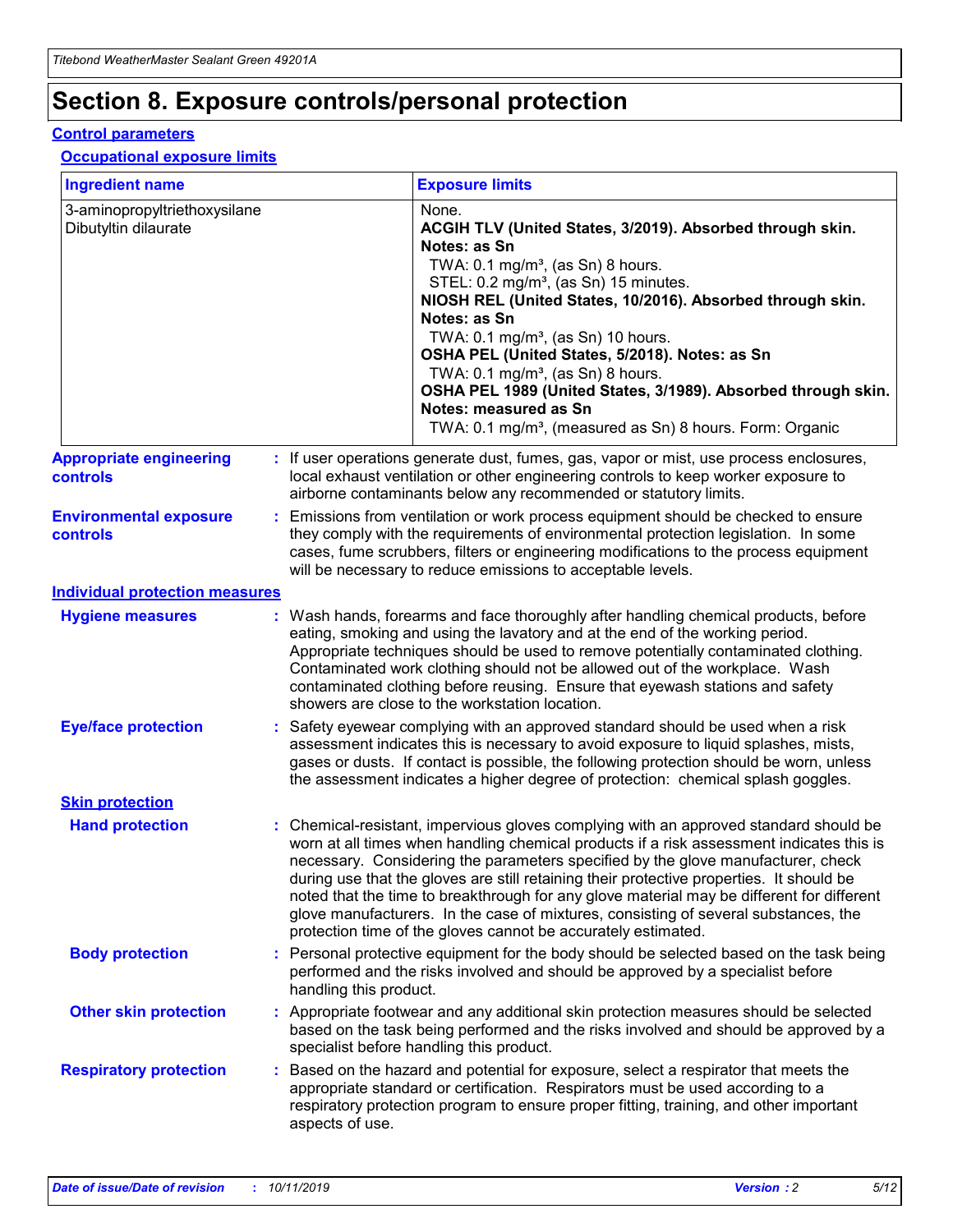### **Section 9. Physical and chemical properties**

#### **Appearance**

| <b>Physical state</b>                             | : Liquid. [Paste.]                                              |
|---------------------------------------------------|-----------------------------------------------------------------|
| <b>Color</b>                                      | Green.                                                          |
| Odor                                              | None [Slight]                                                   |
| <b>Odor threshold</b>                             | : Not available.                                                |
| рH                                                | : Not applicable.                                               |
| <b>Melting point</b>                              | : Not available.                                                |
| <b>Boiling point</b>                              | : >100°C (>212°F)                                               |
| <b>Flash point</b>                                | Closed cup: >200°C (>392°F) [Setaflash.]                        |
| <b>Evaporation rate</b>                           | $:$ <1 (butyl acetate = 1)                                      |
| <b>Flammability (solid, gas)</b>                  | : Not available.                                                |
| Lower and upper explosive<br>(flammable) limits   | $:$ Not available.                                              |
| <b>VOC (less water, less)</b><br>exempt solvents) | $: 0$ g/l                                                       |
| <b>Volatility</b>                                 | $: 0\%$ (w/w)                                                   |
| <b>Vapor density</b>                              | : Not available.                                                |
| <b>Relative density</b>                           | : 1.4329                                                        |
| <b>Solubility</b>                                 | Insoluble in the following materials: cold water and hot water. |
| <b>Solubility in water</b>                        | : Not available.                                                |
| <b>Partition coefficient: n-</b><br>octanol/water | : Not available.                                                |
| <b>Auto-ignition temperature</b>                  | : Not available.                                                |
| <b>Decomposition temperature</b>                  | : Not available.                                                |
| <b>Viscosity</b>                                  | : Not available.                                                |

### **Section 10. Stability and reactivity**

| <b>Reactivity</b>                            |    | : No specific test data related to reactivity available for this product or its ingredients.            |
|----------------------------------------------|----|---------------------------------------------------------------------------------------------------------|
| <b>Chemical stability</b>                    |    | : The product is stable.                                                                                |
| <b>Possibility of hazardous</b><br>reactions |    | : Under normal conditions of storage and use, hazardous reactions will not occur.                       |
| <b>Conditions to avoid</b>                   |    | : No specific data.                                                                                     |
| <b>Incompatible materials</b>                | ٠. | No specific data.                                                                                       |
| <b>Hazardous decomposition</b><br>products   | ÷. | Under normal conditions of storage and use, hazardous decomposition products should<br>not be produced. |

### **Section 11. Toxicological information**

### **Information on toxicological effects**

#### **Acute toxicity**

| <b>Product/ingredient name</b> | <b>Result</b>           | <b>Species</b> | <b>Dose</b>                | <b>Exposure</b> |
|--------------------------------|-------------------------|----------------|----------------------------|-----------------|
| 3-aminopropyltriethoxysilane   | <b>ILD50 Dermal</b>     | Rabbit         | 4.29 g/kg                  |                 |
| Dibutyltin dilaurate           | ILD50 Oral<br>LD50 Oral | Rat<br>Rat     | $1.57$ g/kg<br>175 $mg/kg$ |                 |
|                                |                         |                |                            |                 |

**Irritation/Corrosion**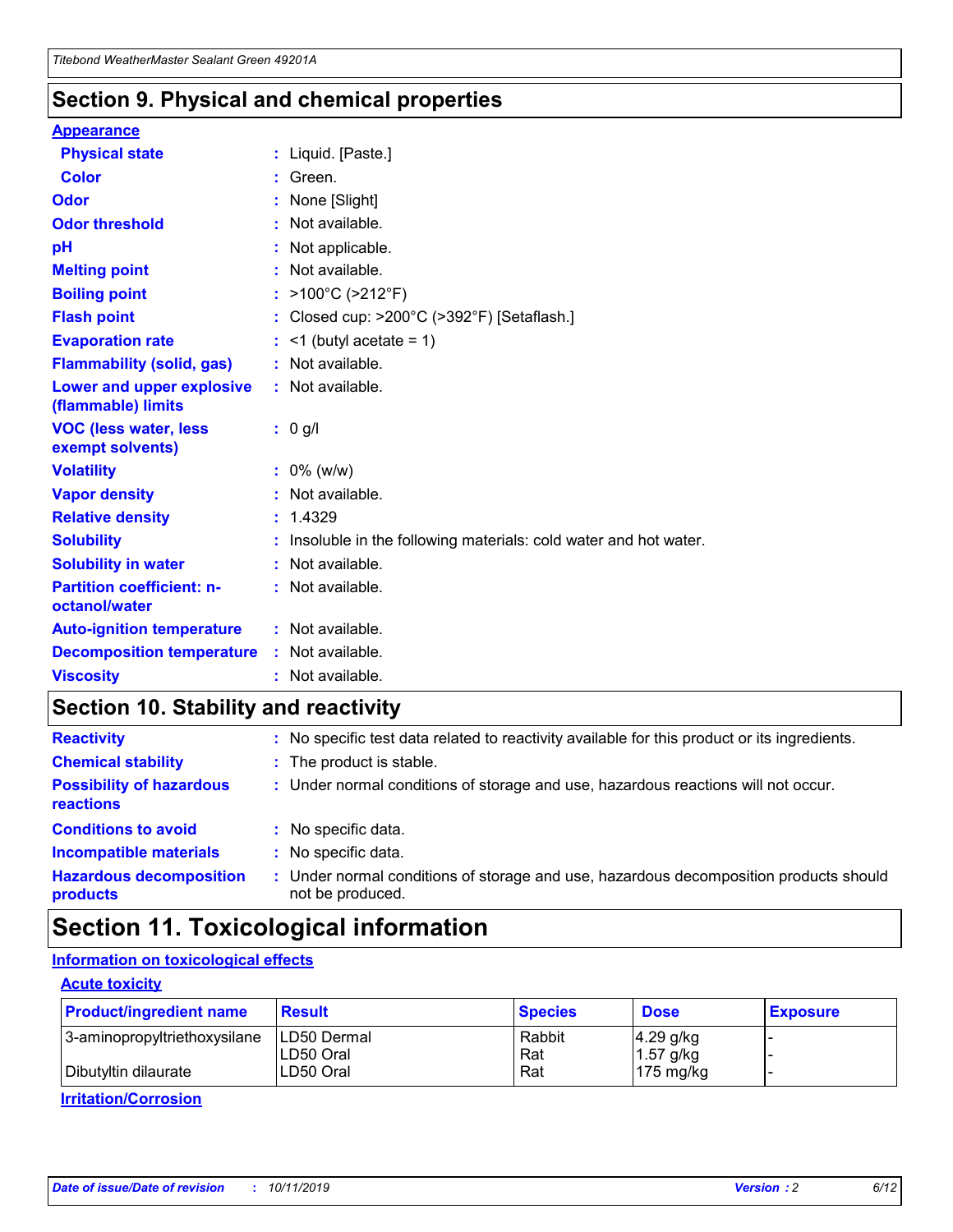## **Section 11. Toxicological information**

| <b>Product/ingredient name</b> | <b>Result</b>            | <b>Species</b> | <b>Score</b> | <b>Exposure</b>           | <b>Observation</b> |
|--------------------------------|--------------------------|----------------|--------------|---------------------------|--------------------|
| 3-aminopropyltriethoxysilane   | Eyes - Mild irritant     | Rabbit         |              | $100$ mg                  |                    |
|                                | Eyes - Severe irritant   | Rabbit         |              | 24 hours 750              |                    |
|                                |                          |                |              | ug                        |                    |
|                                | Skin - Severe irritant   | Rabbit         |              | 24 hours 5                | -                  |
| Dibutyltin dilaurate           | Eyes - Moderate irritant | Rabbit         |              | mq<br><b>24 hours 100</b> |                    |
|                                |                          |                |              | mg                        |                    |
|                                | Skin - Severe irritant   | Rabbit         |              | 500 mg                    |                    |

#### **Sensitization**

Not available.

#### **Mutagenicity**

Not available.

#### **Carcinogenicity**

Not available.

#### **Reproductive toxicity**

Not available.

#### **Teratogenicity**

Not available.

#### **Specific target organ toxicity (single exposure)**

Not available.

#### **Specific target organ toxicity (repeated exposure)**

| <b>Name</b>                                                                  |                                                                                                                             | <b>Category</b> | <b>Route of</b><br>exposure  | <b>Target organs</b> |
|------------------------------------------------------------------------------|-----------------------------------------------------------------------------------------------------------------------------|-----------------|------------------------------|----------------------|
| Dibutyltin dilaurate                                                         |                                                                                                                             | Category 1      | $\qquad \qquad \blacksquare$ | respiratory system   |
| <b>Aspiration hazard</b><br>Not available.                                   |                                                                                                                             |                 |                              |                      |
| <b>Information on the likely</b><br>routes of exposure                       | : Not available.                                                                                                            |                 |                              |                      |
| <b>Potential acute health effects</b>                                        |                                                                                                                             |                 |                              |                      |
| <b>Eye contact</b>                                                           | : May cause eye irritation.                                                                                                 |                 |                              |                      |
| <b>Inhalation</b>                                                            | : No known significant effects or critical hazards.                                                                         |                 |                              |                      |
| <b>Skin contact</b>                                                          | : May cause skin irritation.                                                                                                |                 |                              |                      |
| <b>Ingestion</b>                                                             | : No known significant effects or critical hazards.                                                                         |                 |                              |                      |
| Symptoms related to the physical, chemical and toxicological characteristics |                                                                                                                             |                 |                              |                      |
| <b>Eye contact</b>                                                           | : Adverse symptoms may include the following:<br>irritation<br>watering<br>redness                                          |                 |                              |                      |
| <b>Inhalation</b>                                                            | : Adverse symptoms may include the following:<br>reduced fetal weight<br>increase in fetal deaths<br>skeletal malformations |                 |                              |                      |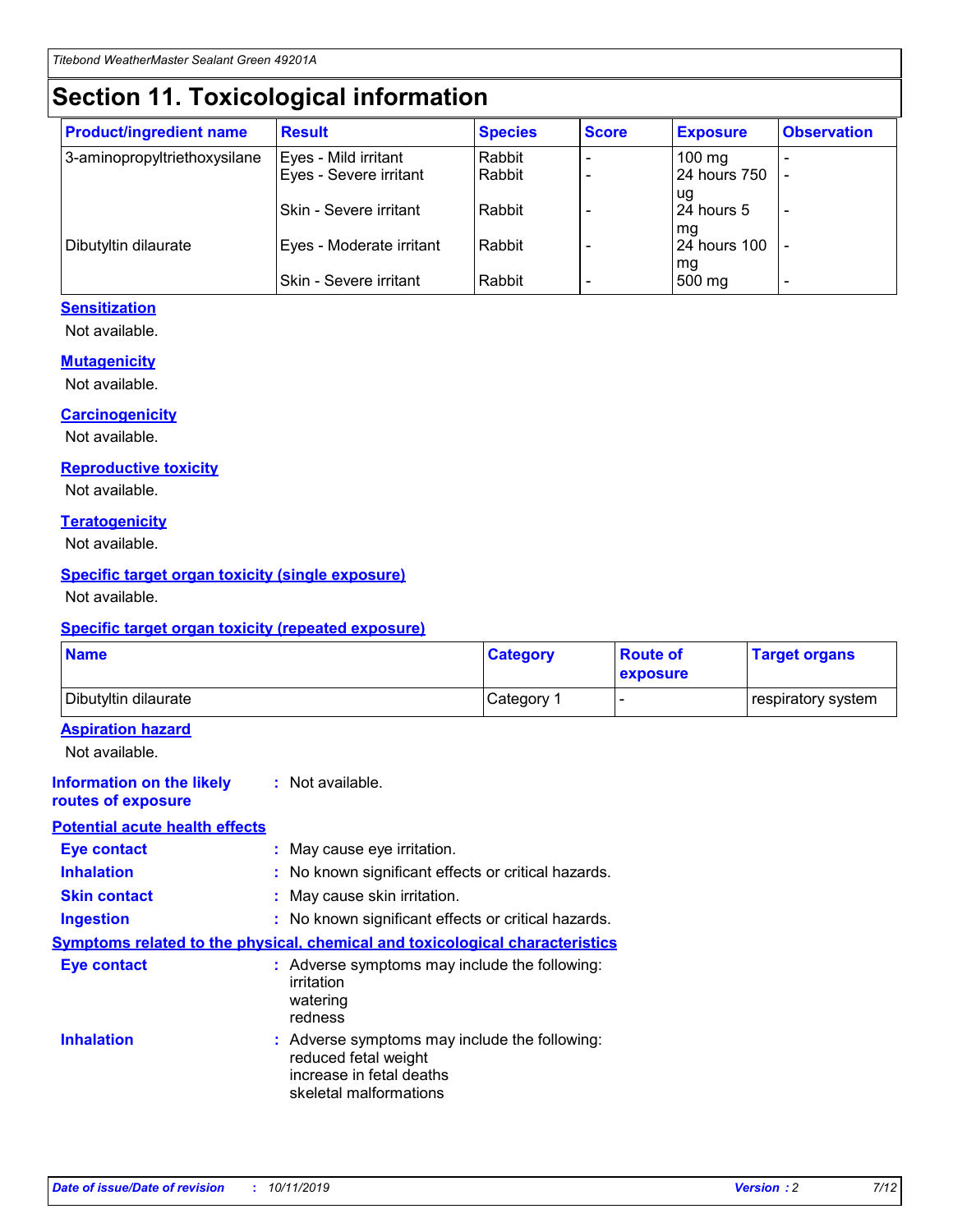## **Section 11. Toxicological information**

| <b>Skin contact</b>                     |                                                                                                          |
|-----------------------------------------|----------------------------------------------------------------------------------------------------------|
|                                         | : Adverse symptoms may include the following:<br>irritation                                              |
|                                         | redness                                                                                                  |
|                                         | reduced fetal weight                                                                                     |
|                                         | increase in fetal deaths                                                                                 |
|                                         | skeletal malformations                                                                                   |
| <b>Ingestion</b>                        | : Adverse symptoms may include the following:                                                            |
|                                         | reduced fetal weight                                                                                     |
|                                         | increase in fetal deaths                                                                                 |
|                                         | skeletal malformations                                                                                   |
|                                         | Delayed and immediate effects and also chronic effects from short and long term exposure                 |
| <b>Short term exposure</b>              |                                                                                                          |
| <b>Potential immediate</b>              | : Not available.                                                                                         |
| effects                                 |                                                                                                          |
| <b>Potential delayed effects</b>        | : Not available.                                                                                         |
| <b>Long term exposure</b>               |                                                                                                          |
| <b>Potential immediate</b>              | : Not available.                                                                                         |
| effects                                 |                                                                                                          |
| <b>Potential delayed effects</b>        | : Not available.                                                                                         |
| <b>Potential chronic health effects</b> |                                                                                                          |
| Not available.                          |                                                                                                          |
| <b>General</b>                          | : Once sensitized, a severe allergic reaction may occur when subsequently exposed to<br>very low levels. |
| <b>Carcinogenicity</b>                  | : No known significant effects or critical hazards.                                                      |
| <b>Mutagenicity</b>                     | No known significant effects or critical hazards.                                                        |
| <b>Teratogenicity</b>                   | May damage the unborn child.                                                                             |
| <b>Developmental effects</b>            | No known significant effects or critical hazards.                                                        |
| <b>Fertility effects</b>                | : May damage fertility.                                                                                  |
| <b>Numerical measures of toxicity</b>   |                                                                                                          |
| <b>Acute toxicity estimates</b>         |                                                                                                          |
|                                         |                                                                                                          |

Not available.

## **Section 12. Ecological information**

#### **Toxicity**

| <b>Product/ingredient name</b> | <b>Result</b>                     | <b>Species</b>                       | <b>Exposure</b> |
|--------------------------------|-----------------------------------|--------------------------------------|-----------------|
| Dibutyltin dilaurate           | Chronic EC10 > 2 mg/l Fresh water | Algae - Scenedesmus<br>I subspicatus | l 96 hours      |

### **Persistence and degradability**

| <b>Product/ingredient name</b> | <b>Test</b>                                                                    | <b>Result</b>  |                   | <b>Dose</b> | <b>Inoculum</b>         |
|--------------------------------|--------------------------------------------------------------------------------|----------------|-------------------|-------------|-------------------------|
| Dibutyltin dilaurate           | OECD 301F<br>Ready<br>Biodegradability -<br>Manometric<br>Respirometry<br>Test | 23 % - 28 days |                   |             |                         |
| <b>Product/ingredient name</b> | <b>Aquatic half-life</b>                                                       |                | <b>Photolysis</b> |             | <b>Biodegradability</b> |
| Dibutyltin dilaurate           |                                                                                |                |                   |             | Inherent                |

### **Bioaccumulative potential**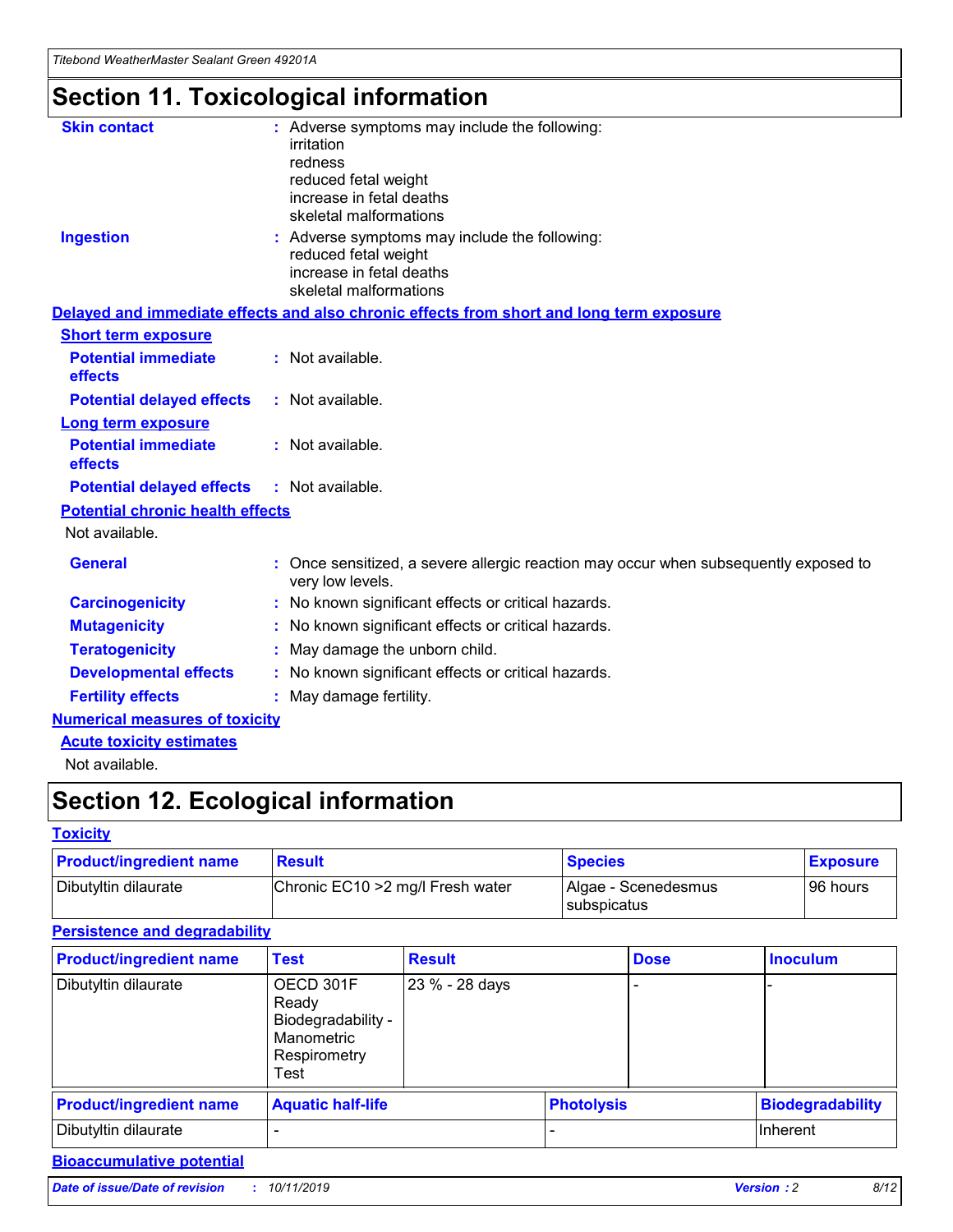## **Section 12. Ecological information**

| <b>Product/ingredient name</b> | $LoaPow$ | <b>BCF</b> | <b>Potential</b> |
|--------------------------------|----------|------------|------------------|
| 3-aminopropyltriethoxysilane   | 1.7      | 3.4        | low              |
| Dibutyltin dilaurate           | 4.44     | 2.91       | low              |

#### **Mobility in soil**

| <b>Soil/water partition</b><br>coefficient (K <sub>oc</sub> ) | : Not available.                                    |
|---------------------------------------------------------------|-----------------------------------------------------|
| <b>Other adverse effects</b>                                  | : No known significant effects or critical hazards. |

### **Section 13. Disposal considerations**

**Disposal methods :**

The generation of waste should be avoided or minimized wherever possible. Disposal of this product, solutions and any by-products should at all times comply with the requirements of environmental protection and waste disposal legislation and any regional local authority requirements. Dispose of surplus and non-recyclable products via a licensed waste disposal contractor. Waste should not be disposed of untreated to the sewer unless fully compliant with the requirements of all authorities with jurisdiction. Waste packaging should be recycled. Incineration or landfill should only be considered when recycling is not feasible. This material and its container must be disposed of in a safe way. Care should be taken when handling emptied containers that have not been cleaned or rinsed out. Empty containers or liners may retain some product residues. Avoid dispersal of spilled material and runoff and contact with soil, waterways, drains and sewers.

## **Section 14. Transport information**

|                                      | <b>DOT</b><br><b>Classification</b> | <b>TDG</b><br><b>Classification</b> | <b>Mexico</b><br><b>Classification</b> | <b>ADR/RID</b> | <b>IMDG</b>              | <b>IATA</b>              |
|--------------------------------------|-------------------------------------|-------------------------------------|----------------------------------------|----------------|--------------------------|--------------------------|
| <b>UN number</b>                     | Not regulated.                      | Not regulated.                      | Not regulated.                         | Not regulated. | Not regulated.           | Not regulated.           |
| <b>UN proper</b><br>shipping name    | $\blacksquare$                      |                                     |                                        |                |                          |                          |
| <b>Transport</b><br>hazard class(es) | $\blacksquare$                      | $\overline{\phantom{a}}$            | $\blacksquare$                         | $\blacksquare$ | $\overline{\phantom{a}}$ | $\overline{\phantom{0}}$ |
| <b>Packing group</b>                 | $\overline{\phantom{a}}$            | $\overline{\phantom{0}}$            | $\overline{\phantom{a}}$               | -              | $\overline{\phantom{0}}$ | $\overline{\phantom{a}}$ |
| <b>Environmental</b><br>hazards      | No.                                 | No.                                 | No.                                    | No.            | No.                      | No.                      |

## **Section 15. Regulatory information**

#### **U.S. Federal regulations**

#### **SARA 302/304**

#### **Composition/information on ingredients**

No products were found.

**SARA 304 RQ :** Not applicable.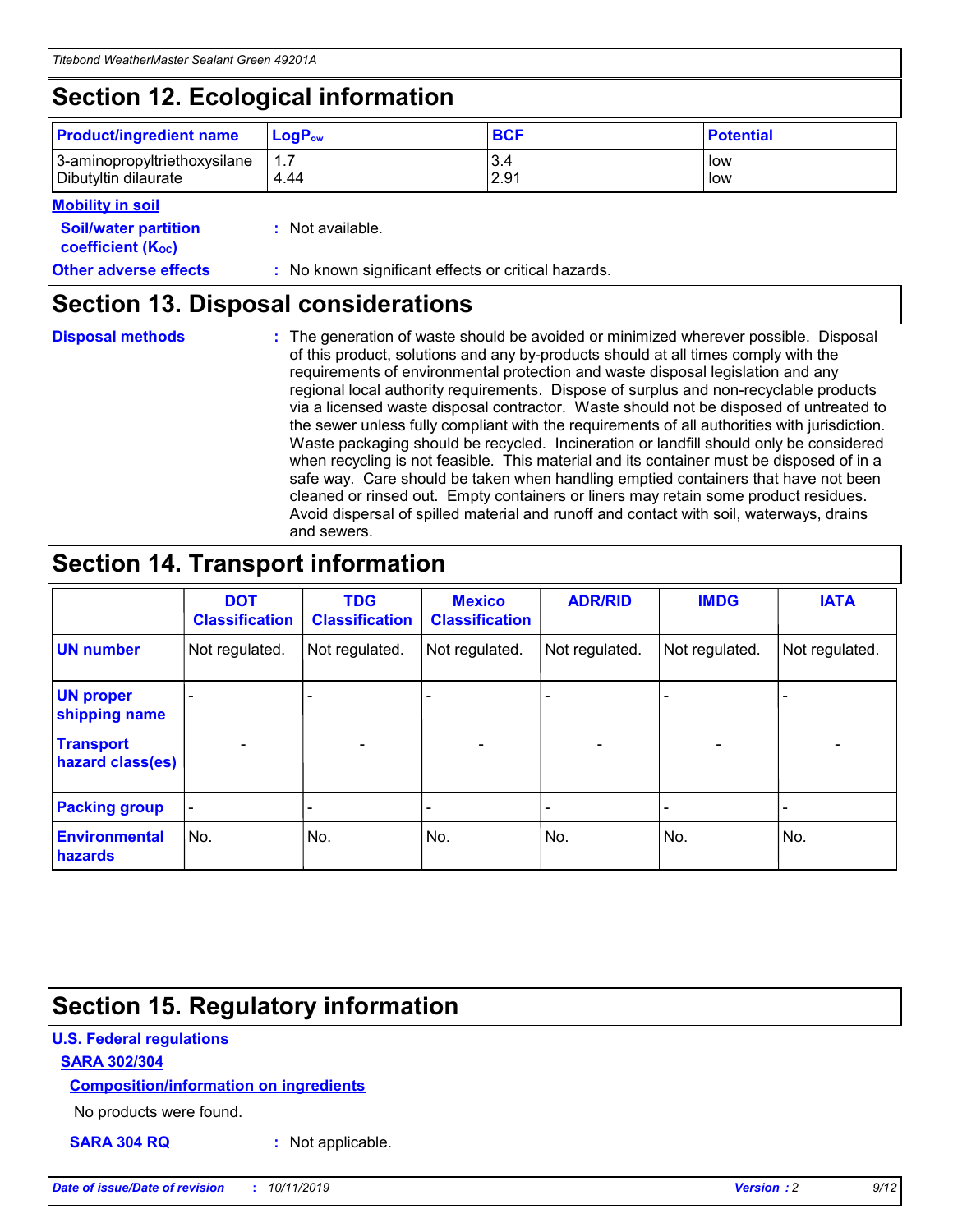### **Section 15. Regulatory information**

#### **SARA 311/312**

**Classification :** EYE IRRITATION - Category 2B SKIN SENSITIZATION - Category 1 TOXIC TO REPRODUCTION (Fertility) - Category 1B TOXIC TO REPRODUCTION (Unborn child) - Category 1B

#### **Composition/information on ingredients**

| <b>Name</b>                              | $\frac{9}{6}$ | <b>Classification</b>                                  |
|------------------------------------------|---------------|--------------------------------------------------------|
| $\leq$ 3<br>3-aminopropyltriethoxysilane |               | <b>FLAMMABLE LIQUIDS - Category 4</b>                  |
|                                          |               | <b>ACUTE TOXICITY (oral) - Category 4</b>              |
|                                          |               | SKIN IRRITATION - Category 2                           |
|                                          |               | EYE IRRITATION - Category 2A                           |
| Dibutyltin dilaurate                     | ≤0.3          | <b>ACUTE TOXICITY (oral) - Category 3</b>              |
|                                          |               | SKIN CORROSION - Category 1C                           |
|                                          |               | SERIOUS EYE DAMAGE - Category 1                        |
|                                          |               | SKIN SENSITIZATION - Category 1                        |
|                                          |               | <b>GERM CELL MUTAGENICITY - Category 2</b>             |
|                                          |               | <b>TOXIC TO REPRODUCTION (Fertility) - Category 1B</b> |
|                                          |               | TOXIC TO REPRODUCTION (Unborn child) - Category 1B     |
|                                          |               | SPECIFIC TARGET ORGAN TOXICITY (REPEATED               |
|                                          |               | EXPOSURE) (respiratory system) - Category 1            |

#### **State regulations**

| <b>Massachusetts</b> | : None of the components are listed. |
|----------------------|--------------------------------------|
| <b>New York</b>      | : None of the components are listed. |
| <b>New Jersey</b>    | : None of the components are listed. |
| Pennsylvania         | : None of the components are listed. |

#### **California Prop. 65**

**A** WARNING: This product can expose you to methanol, which is known to the State of California to cause birth defects or other reproductive harm. For more information go to www.P65Warnings.ca.gov.

| <b>Ingredient name</b> | No significant risk Maximum<br>level | acceptable dosage<br>level |
|------------------------|--------------------------------------|----------------------------|
| methanol               |                                      | Yes.                       |

#### **International regulations**

**Chemical Weapon Convention List Schedules I, II & III Chemicals** Not listed.

#### **Montreal Protocol**

Not listed.

**Stockholm Convention on Persistent Organic Pollutants**

Not listed.

### **UNECE Aarhus Protocol on POPs and Heavy Metals**

Not listed.

#### **Inventory list**

### **China :** All components are listed or exempted.

**United States TSCA 8(b) inventory :** All components are active or exempted.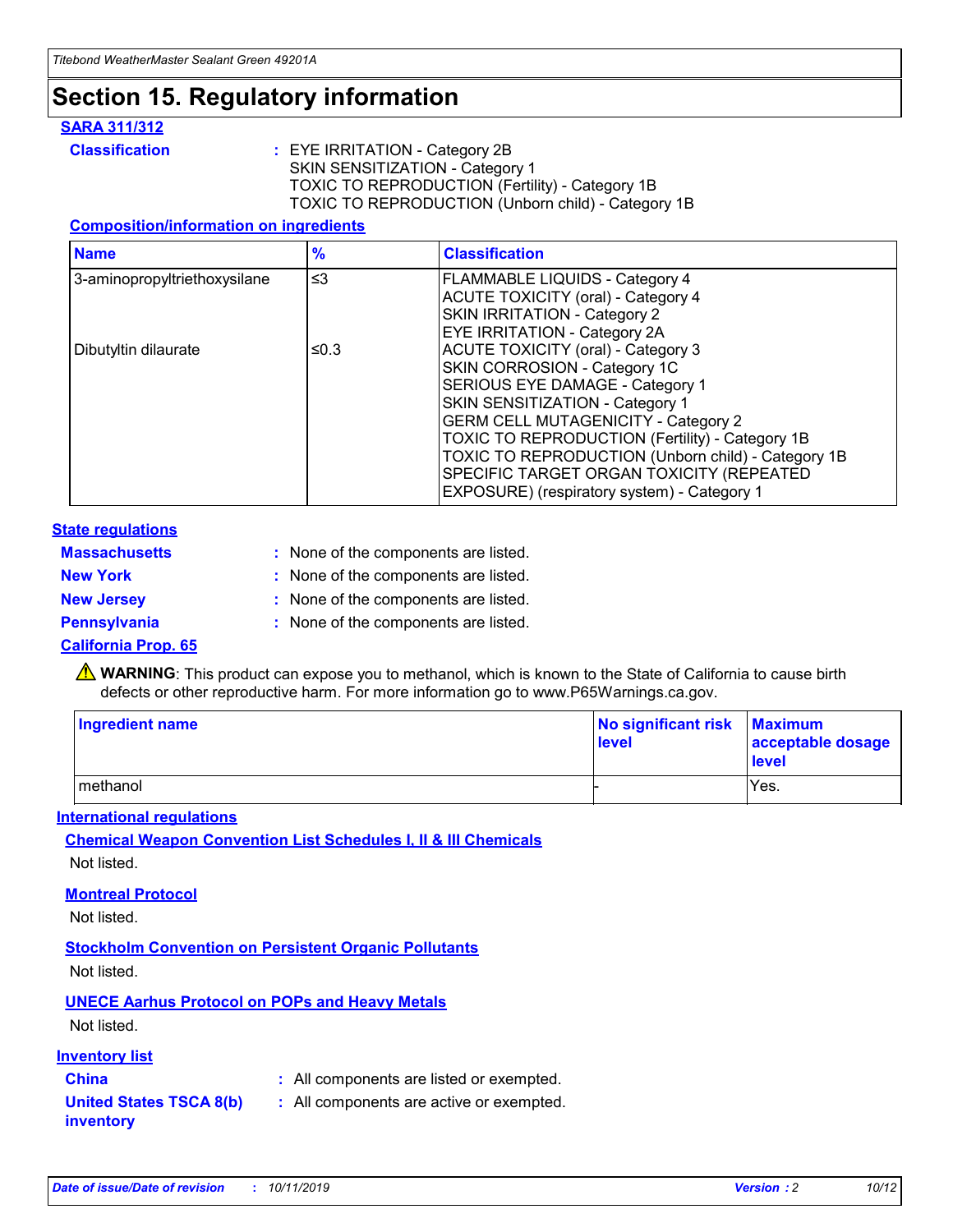## **Section 16. Other information**

**Hazardous Material Information System (U.S.A.)**



**Caution: HMIS® ratings are based on a 0-4 rating scale, with 0 representing minimal hazards or risks, and 4 representing significant hazards or risks. Although HMIS® ratings and the associated label are not required on SDSs or products leaving a facility under 29 CFR 1910.1200, the preparer may choose to provide them. HMIS® ratings are to be used with a fully implemented HMIS® program. HMIS® is a registered trademark and service mark of the American Coatings Association, Inc.**

**The customer is responsible for determining the PPE code for this material. For more information on HMIS® Personal Protective Equipment (PPE) codes, consult the HMIS® Implementation Manual.**

#### **National Fire Protection Association (U.S.A.)**



**Reprinted with permission from NFPA 704-2001, Identification of the Hazards of Materials for Emergency Response Copyright ©1997, National Fire Protection Association, Quincy, MA 02269. This reprinted material is not the complete and official position of the National Fire Protection Association, on the referenced subject which is represented only by the standard in its entirety.**

**Copyright ©2001, National Fire Protection Association, Quincy, MA 02269. This warning system is intended to be interpreted and applied only by properly trained individuals to identify fire, health and reactivity hazards of chemicals. The user is referred to certain limited number of chemicals with recommended classifications in NFPA 49 and NFPA 325, which would be used as a guideline only. Whether the chemicals are classified by NFPA or not, anyone using the 704 systems to classify chemicals does so at their own risk.**

#### **Procedure used to derive the classification**

| <b>Classification</b>                                                                                                                                                    |                                                                                                                                                                                                                                                                                                                                                                                                                                                                                                                                                               | <b>Justification</b>                                                     |
|--------------------------------------------------------------------------------------------------------------------------------------------------------------------------|---------------------------------------------------------------------------------------------------------------------------------------------------------------------------------------------------------------------------------------------------------------------------------------------------------------------------------------------------------------------------------------------------------------------------------------------------------------------------------------------------------------------------------------------------------------|--------------------------------------------------------------------------|
| EYE IRRITATION - Category 2B<br>SKIN SENSITIZATION - Category 1<br>TOXIC TO REPRODUCTION (Fertility) - Category 1B<br>TOXIC TO REPRODUCTION (Unborn child) - Category 1B |                                                                                                                                                                                                                                                                                                                                                                                                                                                                                                                                                               | Expert judgment<br>Expert judgment<br>Expert judgment<br>Expert judgment |
| <b>History</b>                                                                                                                                                           |                                                                                                                                                                                                                                                                                                                                                                                                                                                                                                                                                               |                                                                          |
| <b>Date of printing</b>                                                                                                                                                  | : 4/22/2022                                                                                                                                                                                                                                                                                                                                                                                                                                                                                                                                                   |                                                                          |
| Date of issue/Date of<br>revision                                                                                                                                        | : 10/11/2019                                                                                                                                                                                                                                                                                                                                                                                                                                                                                                                                                  |                                                                          |
| Date of previous issue                                                                                                                                                   | : 10/16/2020                                                                                                                                                                                                                                                                                                                                                                                                                                                                                                                                                  |                                                                          |
| <b>Version</b>                                                                                                                                                           | $\therefore$ 2                                                                                                                                                                                                                                                                                                                                                                                                                                                                                                                                                |                                                                          |
| <b>Key to abbreviations</b>                                                                                                                                              | $:$ ATE = Acute Toxicity Estimate<br><b>BCF</b> = Bioconcentration Factor<br>GHS = Globally Harmonized System of Classification and Labelling of Chemicals<br>IATA = International Air Transport Association<br>IBC = Intermediate Bulk Container<br><b>IMDG = International Maritime Dangerous Goods</b><br>LogPow = logarithm of the octanol/water partition coefficient<br>MARPOL = International Convention for the Prevention of Pollution From Ships, 1973<br>as modified by the Protocol of 1978. ("Marpol" = marine pollution)<br>UN = United Nations |                                                                          |